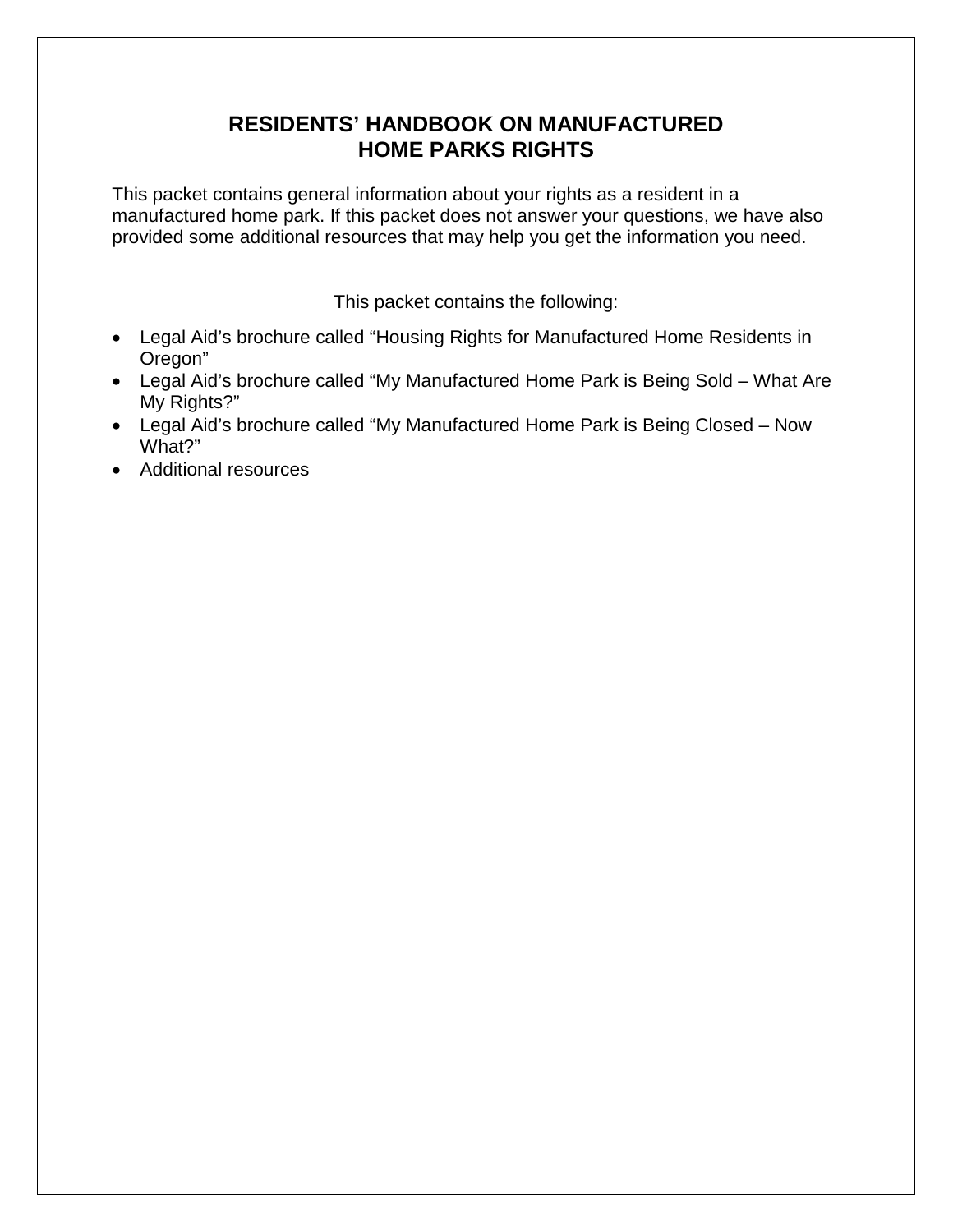# Housing Rights for Manufactured Home Residents in Oregon

Legal Aid Services of Oregon, Portland Regional Office

Last updated July 2017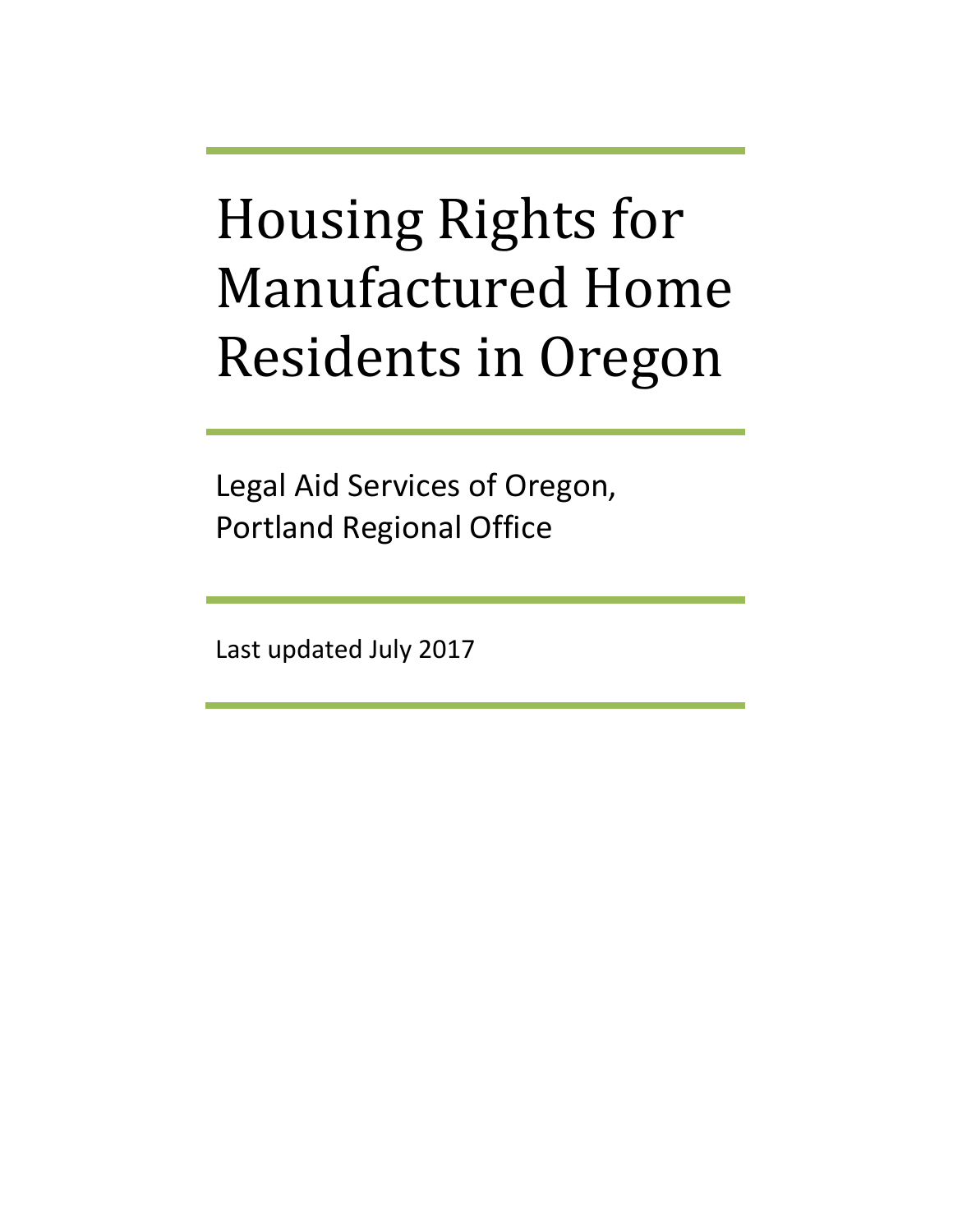# **Table of Contents**

| What happens when my fixed-term rental agreement expires (ORS 90.545) 2             |  |
|-------------------------------------------------------------------------------------|--|
|                                                                                     |  |
|                                                                                     |  |
| How can my landlord change the rules that apply to my tenancy (ORS 90.610)3         |  |
|                                                                                     |  |
|                                                                                     |  |
|                                                                                     |  |
|                                                                                     |  |
|                                                                                     |  |
| 72 Hour Notice or 144 Hour Notice for Nonpayment of Rent (ORS 90.394) 5             |  |
|                                                                                     |  |
|                                                                                     |  |
| 30 Day Notices for the Physical Condition of your Manufactured Home (90.632) 6      |  |
|                                                                                     |  |
|                                                                                     |  |
|                                                                                     |  |
|                                                                                     |  |
|                                                                                     |  |
|                                                                                     |  |
|                                                                                     |  |
| If your landlord sells or destroys your home without complying with these rules  11 |  |
|                                                                                     |  |
| Can my landlord come into my home, or onto the space I rent, without my             |  |
|                                                                                     |  |
| My landlord gave me an eviction notice and told my mortgage company about it.       |  |
|                                                                                     |  |
| Can my landlord give preference to prospective residents who bought their homes     |  |
|                                                                                     |  |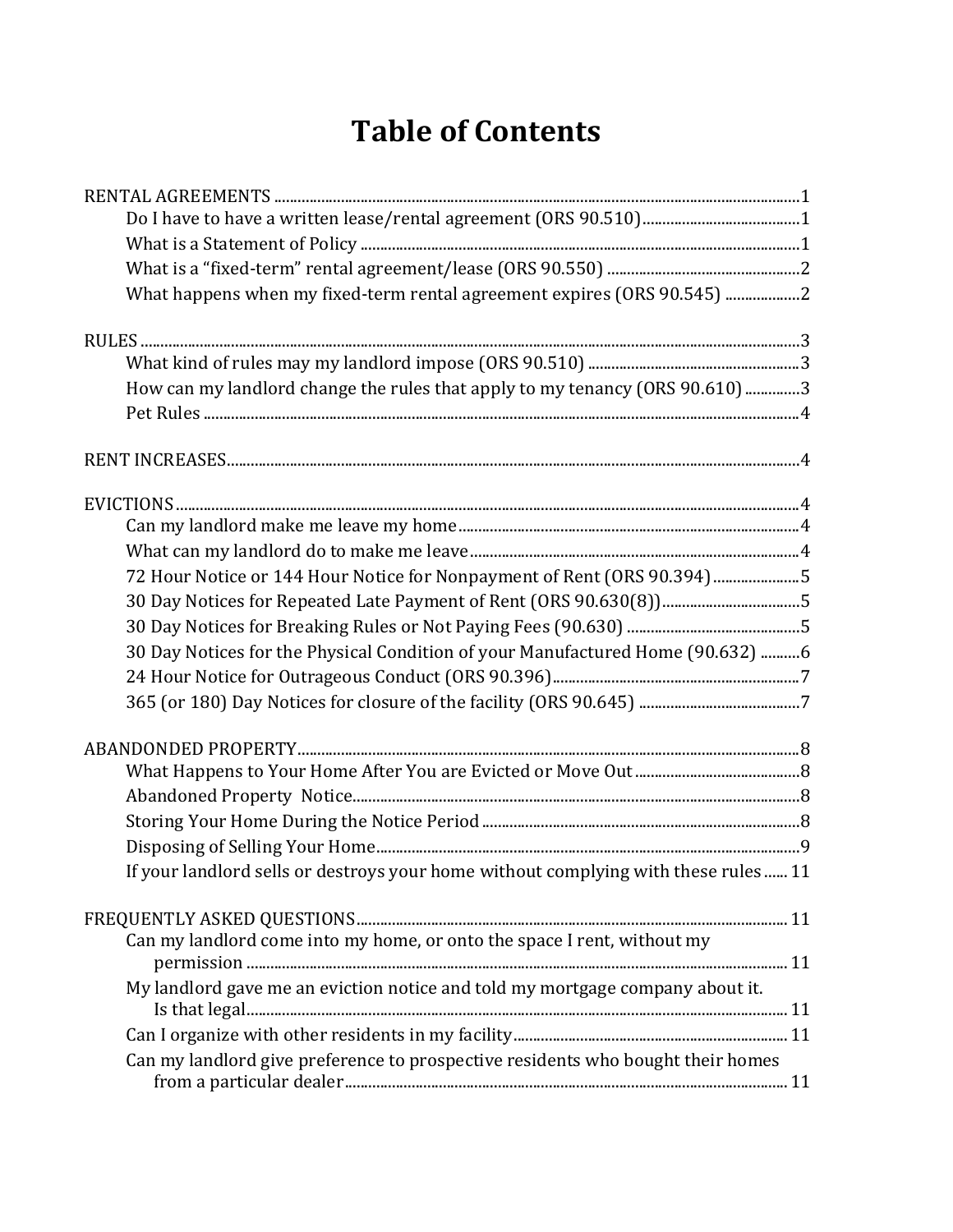#### **What does this booklet cover?**

The booklet covers the rights of individuals who live in manufactured or floating homes which are owned by the resident, but which occupy space rented by the homeowner in a facility designated for that purpose. A "facility" is a place where four or more manufactured homes or floating homes are located. The information in this book does not apply to you unless you live in a facility where there are four or more spaces. Different laws apply to individuals who live in a manufactured home park but own a Recreational Vehicle and this booklet does not apply to their situation.

#### **Where can I get information if this booklet does not cover my tenancy?**

If you rent your home but reside in a manufactured or floating home in a facility, you are probably covered by other parts of landlord-tenant law. Ask your local Legal Aid office for a separate booklet called *Landlord-Tenant Law in Oregon*.

# **RENTAL AGREEMENTS**

#### **Do I have to have a written lease/rental agreement? (ORS 90.510)**

Manufactured home landlords must provide residents with a written rental agreement. This is a document that both you and your landlord sign. The rental agreement generally cannot be changed by one party. The rental agreement must specify:

- The location and size of the space you will rent
- The term of the tenancy
- The monthly rent
- All services and/or facilities provided by the landlord
- All security deposits, fees, and installation charges imposed by the landlord
- Which improvements must or may be made to the rented space by the resident, including landscaping and plant materials
- What will happen to any improvements you have made (i.e., landscaping, etc.) to the rented space after you leave.
- How your landlord will decide whether to accept the purchaser of your home as a resident should you decide to sell. You cannot sell your home to someone who has not been accepted as a resident by your landlord unless the buyer plans to move the home.
- If your park is for seniors only, the federal fair-housing age classification (if it is a 55 or older senior housing).
- The process by which either party gives notice to the other party.
- The process by which landlords may change the agreement or the rules and regulations, specifying that they must give 60 days written notice unless at least 51% of the spaces file an objection within 30 days of the proposed rule change.

#### **What is a Statement of Policy?**

A *Statement of Policy* is another document your landlord is required to give you before you moved in. It gives you some general information about the facility into which you will move, and must include:

• The location and size of the space you will rent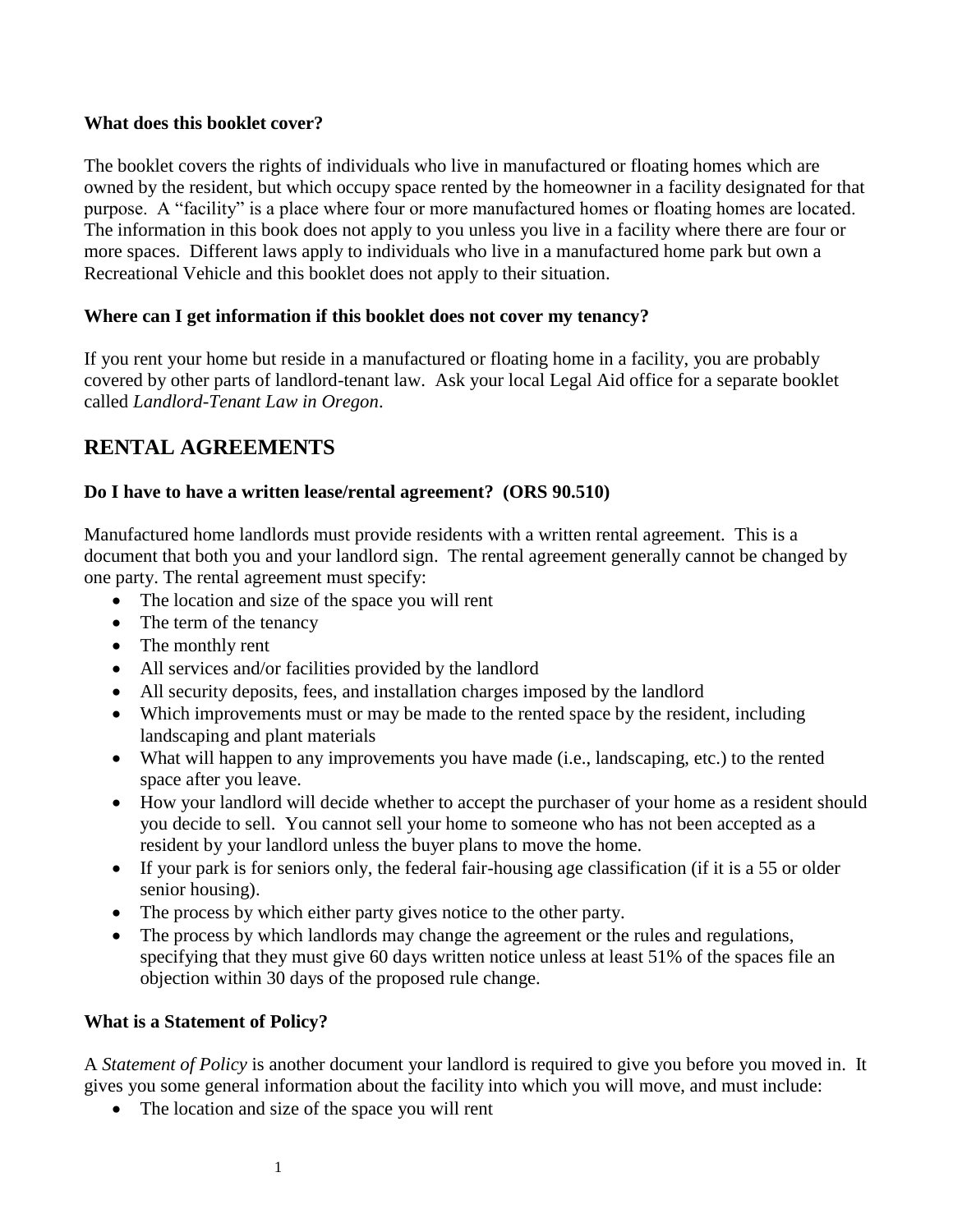- The facility policy regarding rent increases, and a rent history that shows what the rent has been on January 1 of the previous five years.
- A list of any services or facilities, which your landlord will provide.
- A list of installation charges imposed by either your landlord or government agencies.
- The facility policy regarding termination of rental agreements, including what will happen if the facility closes or is sold.
- Facility policy regarding informal dispute resolution
- A list of all the utilities that are available, and a statement of who will furnish and pay for them.
- Any facility policy regarding the removal of a manufactured home, along with a notice that removal of a manufactured home from a facility can impact the market value of the home.
- If a residents' union exists within the facility, the Statement of Policy must include a one-page information sheet about the residents' union.
- The federal fair-housing age classification (whether the housing is 55 years or older) and whether any zoning might affect the use of the rented space.

#### **What is a "fixed-term" rental agreement/lease? (ORS 90.550)**

You can rent facility space for your manufactured home in one of two ways: on a "fixed-term" basis or month-to-month. If you rent on a fixed term basis then the length of the rental agreement must be *at least two years*. A month-to-month tenancy lasts indefinitely.

#### **What happens when my fixed-term rental agreement expires? (ORS 90.545)**

When a fixed term rental agreement expires the tenancy becomes a month-to-month tenancy unless the landlord offers a new fixed term rental agreement. The offer of a new rental agreement must:

- Be made at least 60 days before the end of the old rental agreement and
- Include a copy of the new rental agreement, and a written summary of the differences between the new rental agreement and the old one.

The new rental agreement can differ from the old rental agreement, but there are restrictions on how it can differ. These restrictions are intended to prevent your landlord from forcing you to move you by offering a rental agreement so unreasonable that you would never sign it. Rule changes made by the new rental agreement must be:

- Required because of changes to landlord/tenant law in Oregon,
- The same as rules offered to other prospective residents for your facility during the past 6 months, or
- Customary for the local rental market.

The new rental agreement *cannot*:

- require you to physically alter your manufactured home, or build a new accessory structure such as a carport or shed, nor
- be related to the age, style, or size of your manufactured home.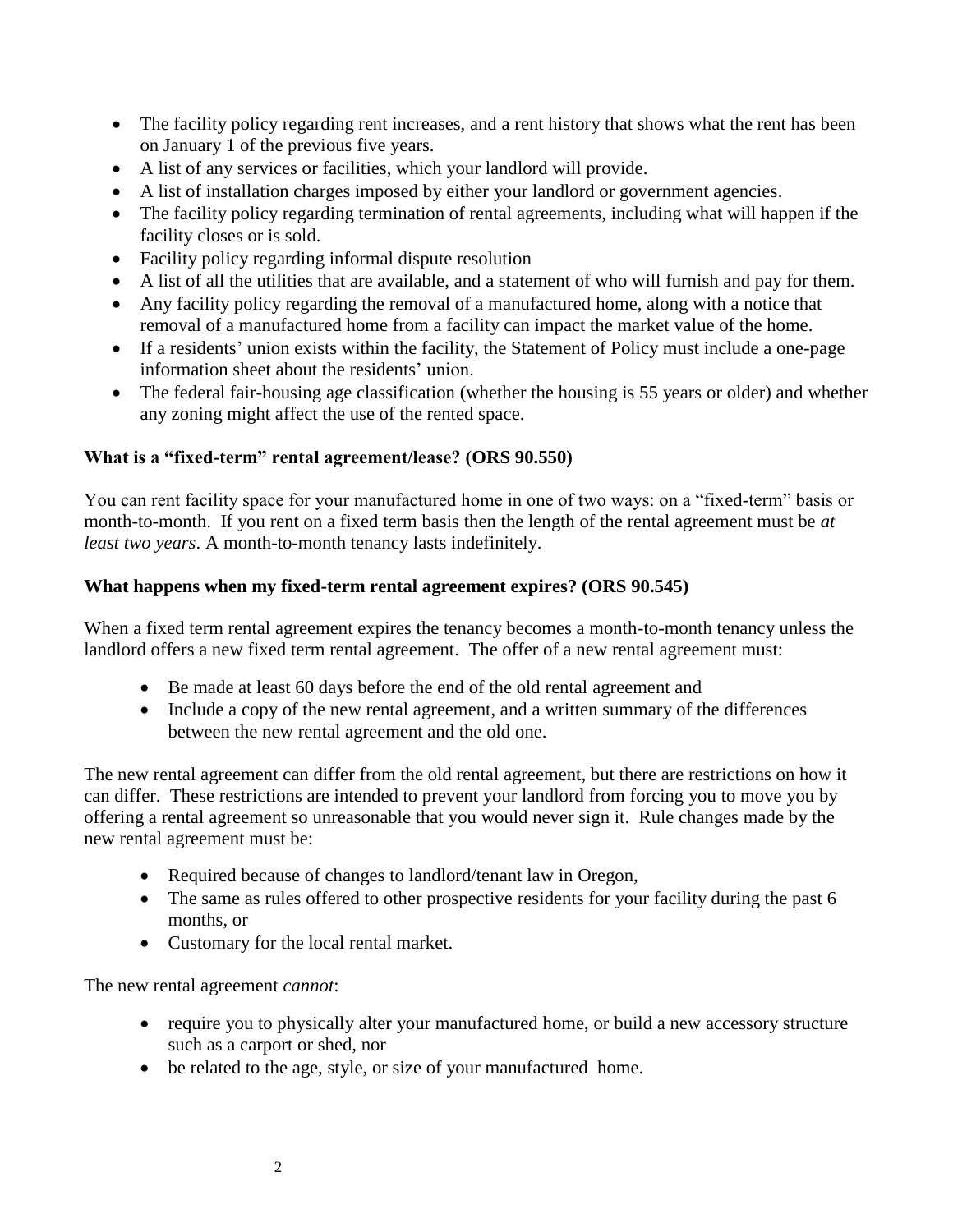If your landlord proposes a new rental agreement, you must accept or reject it, in writing, at least 30 days prior to the end of your old rental agreement. If you do not accept it or you reject it unreasonably, your rental agreement expires and does not become a to a month-to-month arrangement, and you have to move.

If you move because you did not accept a new rental agreement proposed by your landlord, your landlord must allow you to store your home on the premises for at least 6 months. The landlord can charge rent for this time. If you do not move out when your rental agreement expires and your landlord files an eviction in court, you do not have the right to a storage agreement.

If your landlord does not submit a new rental agreement for you to consider at least 60 days before the expiration of your old rental agreement, your tenancy automatically becomes month-to-month when your rental agreement expires.

# **RULES**

#### **What kind of rules may my landlord impose? (ORS 90.510)**

A landlord can impose rules concerning a resident's use and occupancy of the premises. A rule must be reasonably related to the purpose for which it was adopted, and must be specific enough that you know whether or not you are in compliance. Your landlord cannot adopt a rule specifically in order to evade his/her obligations under the law.

Your landlord can have rules about how many people can live in your unit, but these rules cannot be more restrictive than two people per bedroom.

If your rental agreement says so, your landlord can charge you for utilities provided to your unit or to the common spaces. Your landlord can only charge you as much as the utility company charges your landlord, and cannot impose additional fees, or other charges for providing utilities.

#### **How can my landlord change the rules that apply to my tenancy? (ORS 90.610)**

If you have a fixed-term rental agreement, your landlord cannot change the rules until the term of the rental agreement is up. (However, there could be a clause in the rental agreement that says that the resident agrees to be bound by new rules adopted pursuant to this statutory section. In that case the landlord could change the rules during the fixed term).

If you rent month-to-month, your landlord can change the rules that govern your tenancy with 60 days written notice. You have the right to object to rule changes, and if over half (51%) of the residents object to a rule change, the change will not go into effect. The objections must be in writing. Only one resident per unit in the facility may register an objection.

The landlord's written notice of the rule change must include the following:

- The date of the notice.
- The date on which the new rules will go into effect.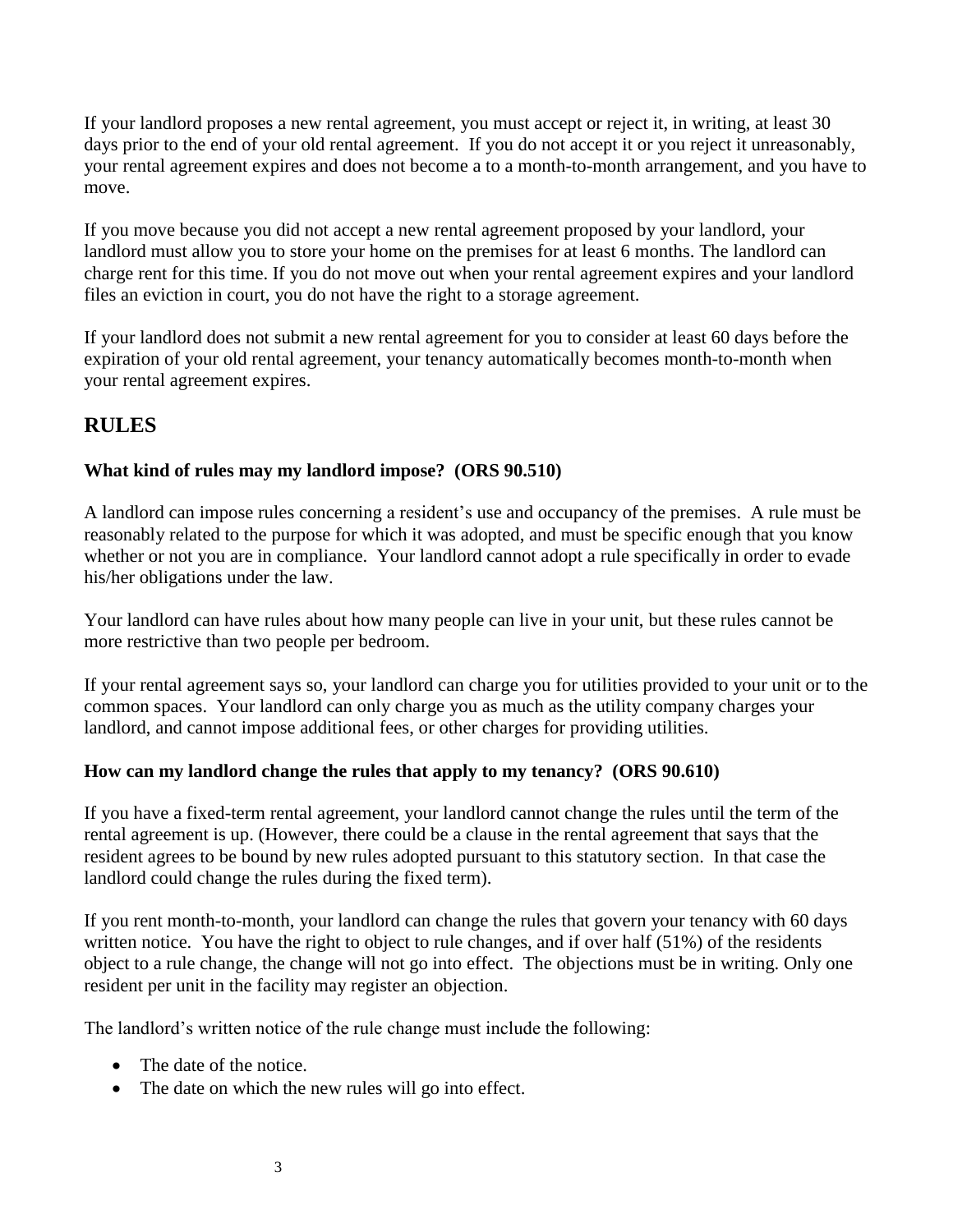- A statement that the new rules will not go into effect if 51% of the residents object.
- The latest date by which written objection to the change must be received.

#### **Pet Rules**

If you have a pet which is allowed under your lease and your landlord changed the rules about pets since you moved in, your landlord cannot force you to get rid of your pet. If your pet was living with you when you got notice of the new rule that would prohibit your pet, you may keep your pet and replace it with another, similar pet. New rules about the behavior of your pet will apply to you and your pet.

A landlord renting space in facilities cannot charge fees or extra rent for pets. There may be rules surrounding pets, including whether or not they can be kept, but no fees may be collected.

# **RENT INCREASES (90.600)**

If you are on a fixed term lease, your landlord can not raise your rent during the term of the lease. If you rent month-to-month, your landlord must give you 90 days written notice in order to increase your rent. This notice must include the amount of the increase the amount of the new rent and the date on which the increase will go in effect.

# **EVICTIONS**

#### **Can my landlord make me leave my home?**

Your landlord cannot change your locks, shut off your utilities, take your property out of your home or do anything else to force you to leave without a court order. Only the sheriff can physically force you to leave your home.

If your landlord does lock you out of your home, tell your landlord that it is illegal and ask to be let back in. Call the police and call a lawyer as soon as possible.

Your landlord *can* terminate your tenancy under certain circumstances. See below for more information. Your landlord must give you written notice stating when your tenancy will end, and take you to court if you do not move out by that date. Your landlord must give you advance written warning as discussed below.

#### **What can my landlord do to make me leave?**

Your landlord must give you a written notice in order to make you move out of the facility. The amount of time you must be given to move varies, depending on the circumstances.

Your landlord *must* have a reason to make you leave a manufactured home facility. The reasons are discussed below.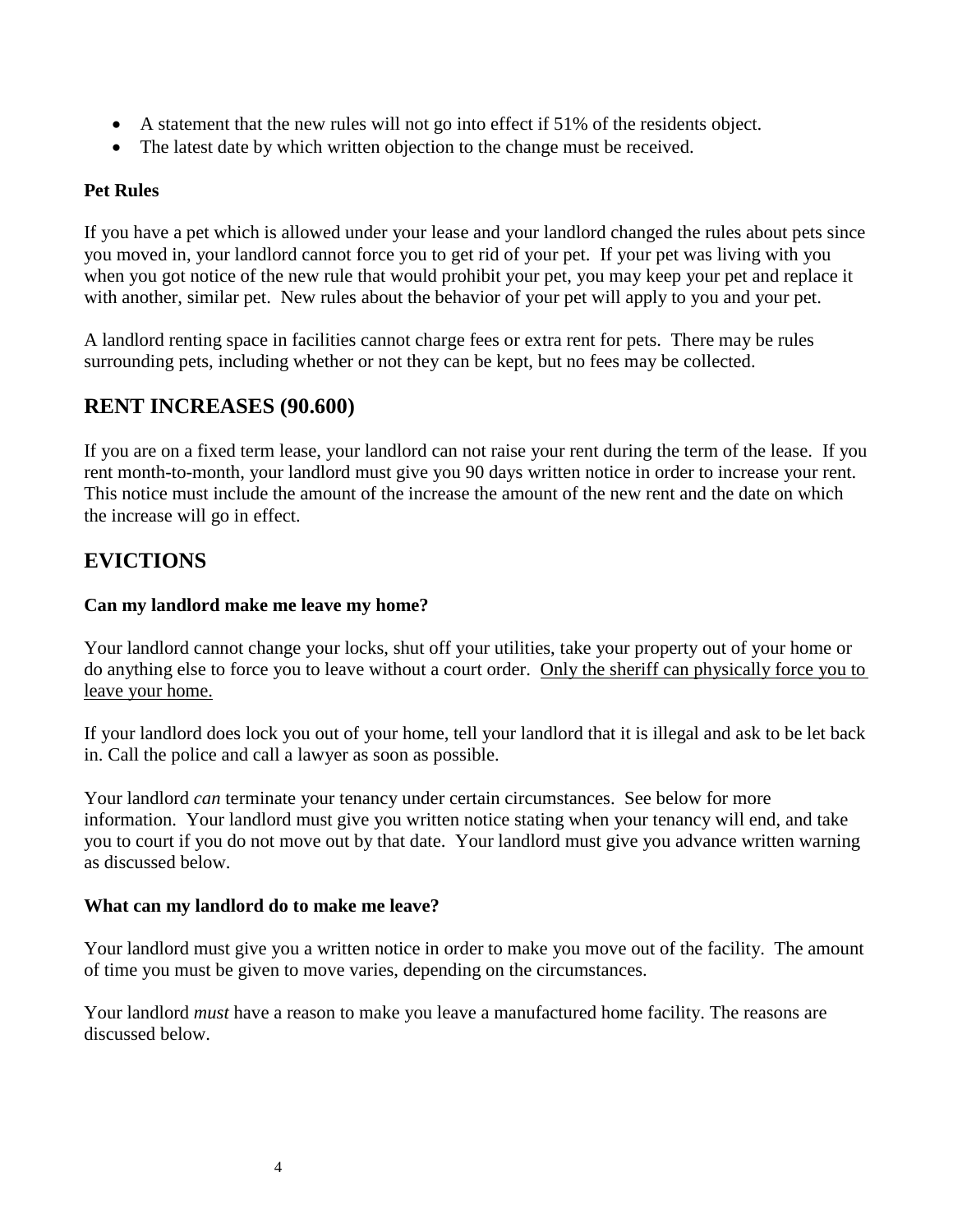#### **72 Hour Notice or 144 Hour Notice for Nonpayment of Rent (ORS 90.394)**

In most cases, a landlord can give you a written notice about nonpayment of rent starting on the eighth day after the rent is due. The landlord can give you a written 72 hour notice stating that you need to pay the rent or be move out within the 72 hour period. The landlord can wait only until the fifth day, but then must give a 144 hours to pay the rent. If you pay the rent for that month during the 72 hour period (or the 144 hour period) than you do not have to move. Your landlord is not required to accept a partial payment during this period. Your landlord may only require you to pay rent during this period and not late fees. If your landlord refuses to accept your rent payment during this period than you may have a defense if your landlord files an eviction court case. If you don't pay during the notice period, your landlord can file for an eviction in court. You have the right to a court hearing.

#### **30 Day Notices for Repeated Late Payment of Rent (ORS 90.630(8))**

If you pay your rent late on a regular basis your landlord can give you a 30 day notice of termination. If you are late paying rent for a single month, your landlord can give you a 72 hour notice or 144 hour notice for nonpayment of rent discussed above. However, if your landlord has given you at least three valid notices for non-payment of rent (either a 72 hour notice or 144 hour notice) during the last 12 months, then your landlord can give you a 30 day notice of termination regardless of whether or not you paid your rent that month. At least two of the past notices for nonpayment of rent in the last 12 months must include a warning that the third late payment could result in eviction. You have the right to a court hearing where you could raise any legal defenses you might have against the landlord's claim, but you do not have a right to correct the violation. In summary:

- In order to give you this type of notice, your landlord must have given you notices for nonpayment at least three times in the past 12 months.
- In at least two of these notices, your landlord must have warned you that paying rent late again can lead to a 30 day notice.
- The 30 day notice can come after the third notice for non-payment, or it can be given at the same time.

#### **30 Day Notices for Breaking Rules or Not Paying Fees (90.630)**

Your landlord can give you a 30 day notice to move if he or she has "good cause" to ask you to move. This notice must tell you specifically what you have done wrong and that you have at least 30 days to correct the problem and that if you do not correct the problem within the 30 day period, your landlord has the right to file an eviction court action against you. "Good cause" is limited to:

- You have not paid a late charge, fee or utility charge which you owe the landlord,
- You have violated the facility rules or your rental agreement related to your conduct,
- You are not doing yard maintenance or other grounds keeping required by your lease, or
- You are determined to be a predatory sex offender under Oregon law.

The landlord cannot evict you for these reasons if you correct the problem within 30 days. However, if you are predatory sex offender, your landlord does not have to give you the chance to correct the problem and can file an eviction court case if you do not move out within the 30 days.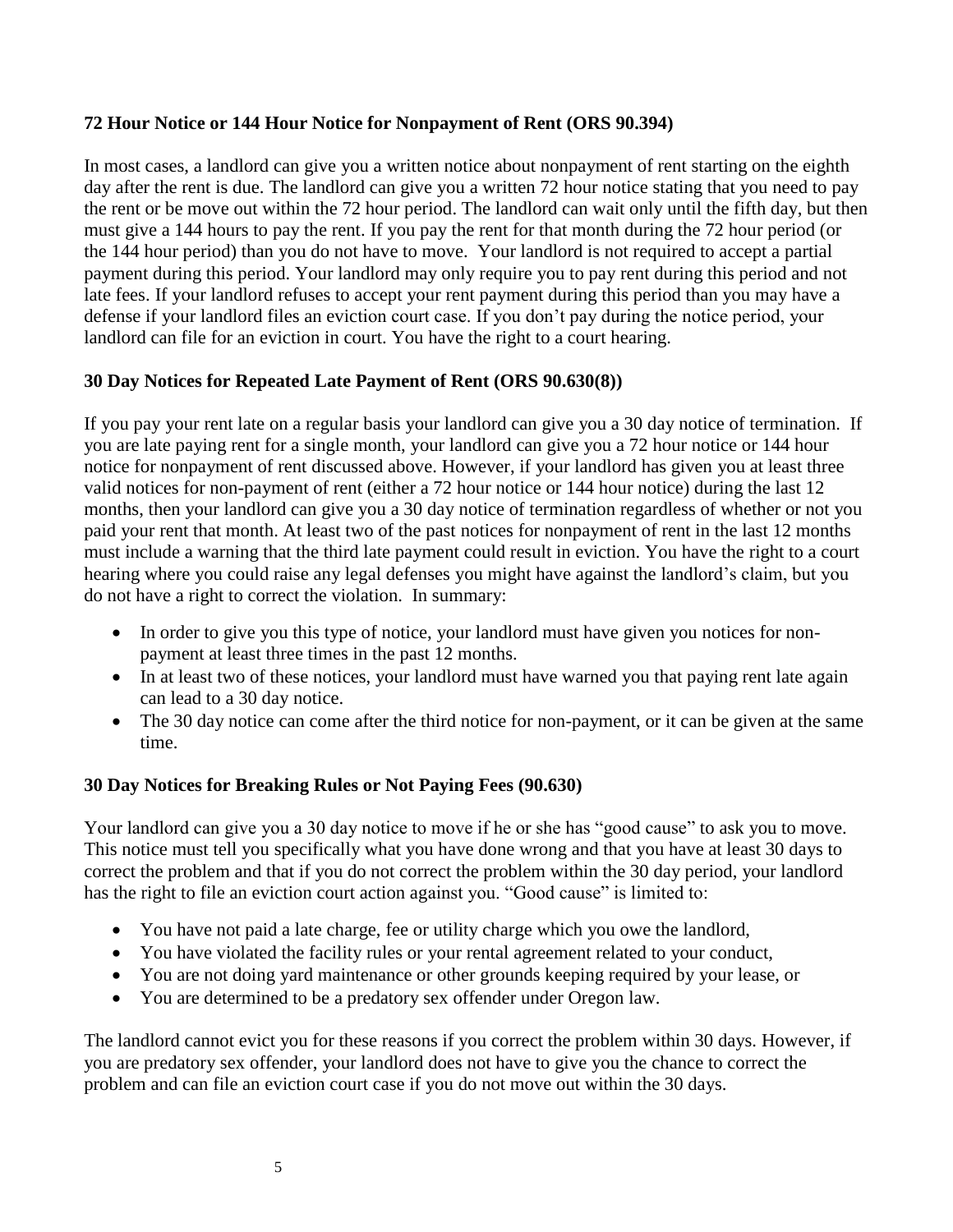If the same problem arises within 6 months of the date of the first notice, your landlord can give you a new notice for repeat violations that will ask you to move out in 20 days and will not give you the chance to correct the problem. If you do not move out under this notice for repeat violations, you have the right to a court hearing where you could raise any legal defenses you might have against the landlord's claim, but you do not have a right to correct or "cure" this cause.

#### **60 (or 30) Day Notices for the Physical Condition of your Manufactured Home (90.632)**

Your landlord can give you a 60 Day Notice due to the physical condition of *the exterior of* your manufactured home. In order for your landlord to give you this kind of Notice your home must be in need of repair because an external component is broken, collapsing, causing a safety hazard, generally in need of maintenance, or not in compliance with building or housing codes. A landlord cannot consider your home to be in poor condition because of the age, size, style or original construction materials of the home. However, your landlord can give you a 30 Day Notice if the physical condition of the exterior creates a risk of *imminent and serious harm* to property or people within the facility.

The Notice (either a 60 Day or a 30 Day Notice) must include a description of the problem with your manufactured home and what you need to do to fix it and how much time you have to fix it. If the notice is a 60 Day Notice, you will have 60 days to fix it. If you notice is a 30 Day Notice, you will have 30 days to fix it. If you fix the problem within the amount of time given to you in the Notice than you should be allowed to stay.

In order for this type of Notice to be valid, the Notice must describe that you have the following rights:

- You have the right to fix the problem with your manufactured home.
- Your notice must give you a deadline for fixing the problems.
- You have the right to write your landlord to inform him or her that you have made sufficient repairs to correct the problem. Your landlord must tell you where to give notice that the problems have been fixed. After you tell your landlord (in writing) that you have made repairs, your landlord must respond by telling you whether or not the repairs were adequate*.*

*\* If you report repairs at least 14 days before you would have to move, and your landlord does not inform you whether or not they were adequate, then you have a defense against being evicted if your landlord says that more repairs were needed.*

If you were given a 60 Day Notice you may be entitled to more time to make the needed repairs. Your landlord must give an extra 60 days to make the needed repairs if:

- The work involves exterior painting, roof repair, concrete pouring or similar work, and the weather prevents that kind of work during a substantial portion of the 60 day period,
- There is too much work to reasonably complete within 60 days,
- The work is too complicated to reasonably complete within 60 days, or
- There are no repair people available to complete repairs within 60 days.

Your landlord must give an extra 6 months to make the needed repairs if the disrepair or deterioration of your home has existed for at least the last 12 months and your landlord has known about the condition of your home for at least the last 12 months.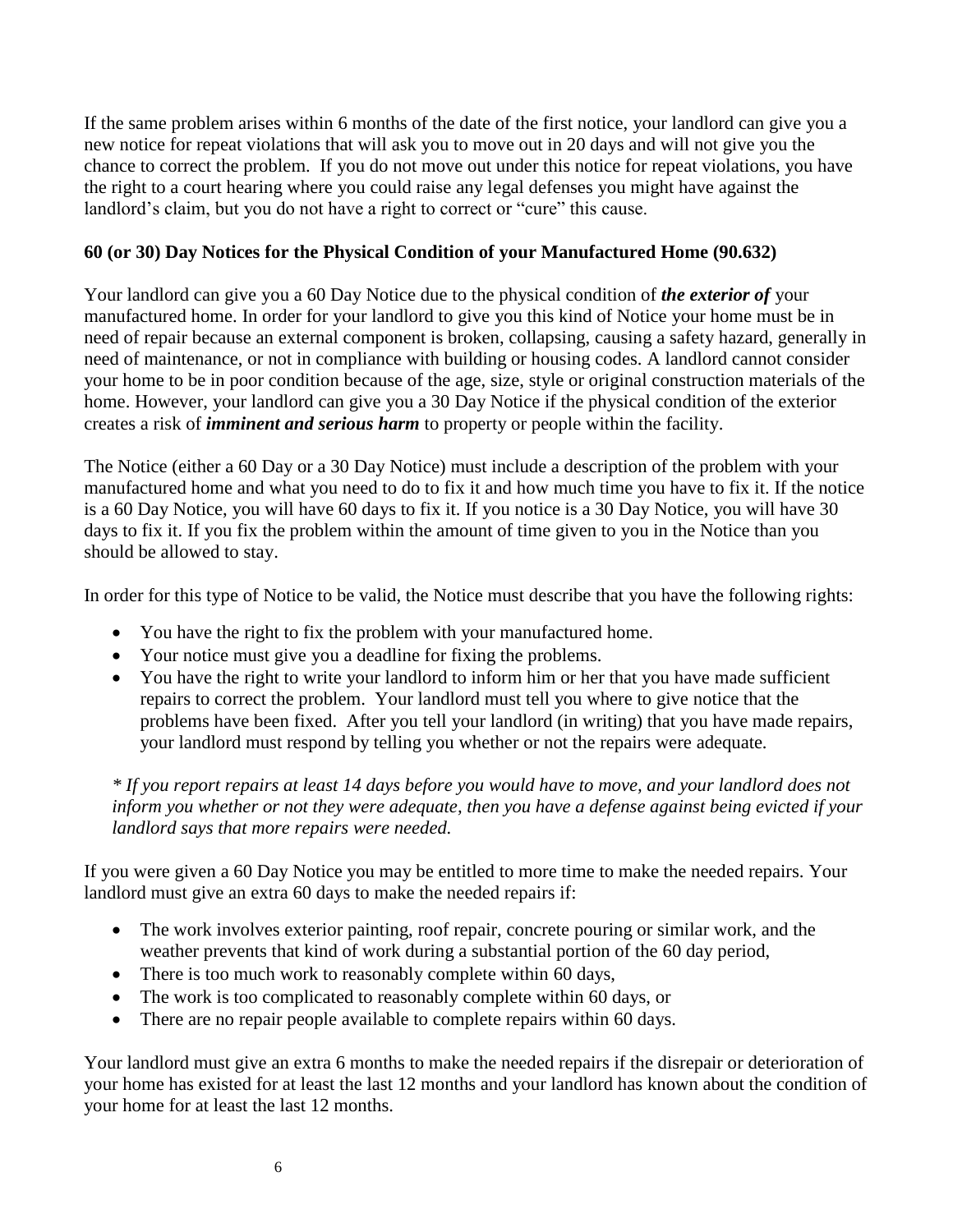To get the extra 60 days or 6 months you must give your landlord a written request for more time explaining why you need an extension before the 60 days outlined in the notice are up. If the physical condition of your home creates an immediate and serious threat to other residents or their homes, then your landlord does not have to give you additional time to make repairs.

If the same problem arises with the physical condition within 12 months of the date of the first notice, your landlord can give you a new notice that will ask you to move out in 30 days and will not give you the chance to correct the problem. If you do not move out under this notice for repeat violations, you have the right to a court hearing where you could raise any legal defenses you might have against the landlord's claim, but you do not have a right to correct or "cure" this cause.

#### **24 Hour Notice for Outrageous Conduct (ORS 90.396)**

Your landlord can give you a written notice to move out in 24 hours if he or she believes you or someone in your household (including your pet) has seriously injured someone, threatened someone with serious harm, done substantial damage to someone else's belongings, or committed an act "outrageous in the extreme" in or near the mobile home park. The law defines an act outrageous in the extreme as including, but not limited to, drug dealing and manufacturing, gambling, prostitution, burglary, violence and serious threats of violence. You have the right to a court hearing if you do not move out within the 24 hour period.

#### **365 (or 180) Day Notices for closure of the facility (ORS 90.645)**

If the park you live in is to be closed and used for something other than a manufactured home park, than the landlord must give you a written notice to move at least 365 days before the park is to close. The landlord must also pay you \$6,000 (if your home is a single wide), \$8,000 (if your home is a double wide) or \$10,000 (if your home is a triple wide or larger), regardless of whether you are able to move the home out of the park. The landlord cannot charge you to dispose of a home you abandon in the park due to the closure, nor can the landlord raise your rent during the closure period. The landlord's notice must also inform you about a refundable \$5,000 tax credit from the state of Oregon, which may be available when you file your next state tax return. If your park is closing, call Legal Aid for further advice about your rights.

If the marina that you live in is closing, your landlord must give you a written notice to move at least 365 days before the marina is to close. However, your landlord give only 180 days written notice if your landlord finds an acceptable alternative space for you to move to and pays either your moving and set up costs or \$3,500, whichever is less.

The law requires that if a residents' association requests sale listings in writing, a landlord must tell the association if the mobile home park is being listed for sale. Also, if your landlord has applied to change the zoning of your mobile home park for a different use, you must be given notice of the zone change application. You may attend a public hearing about the proposed zone change where you can express your views.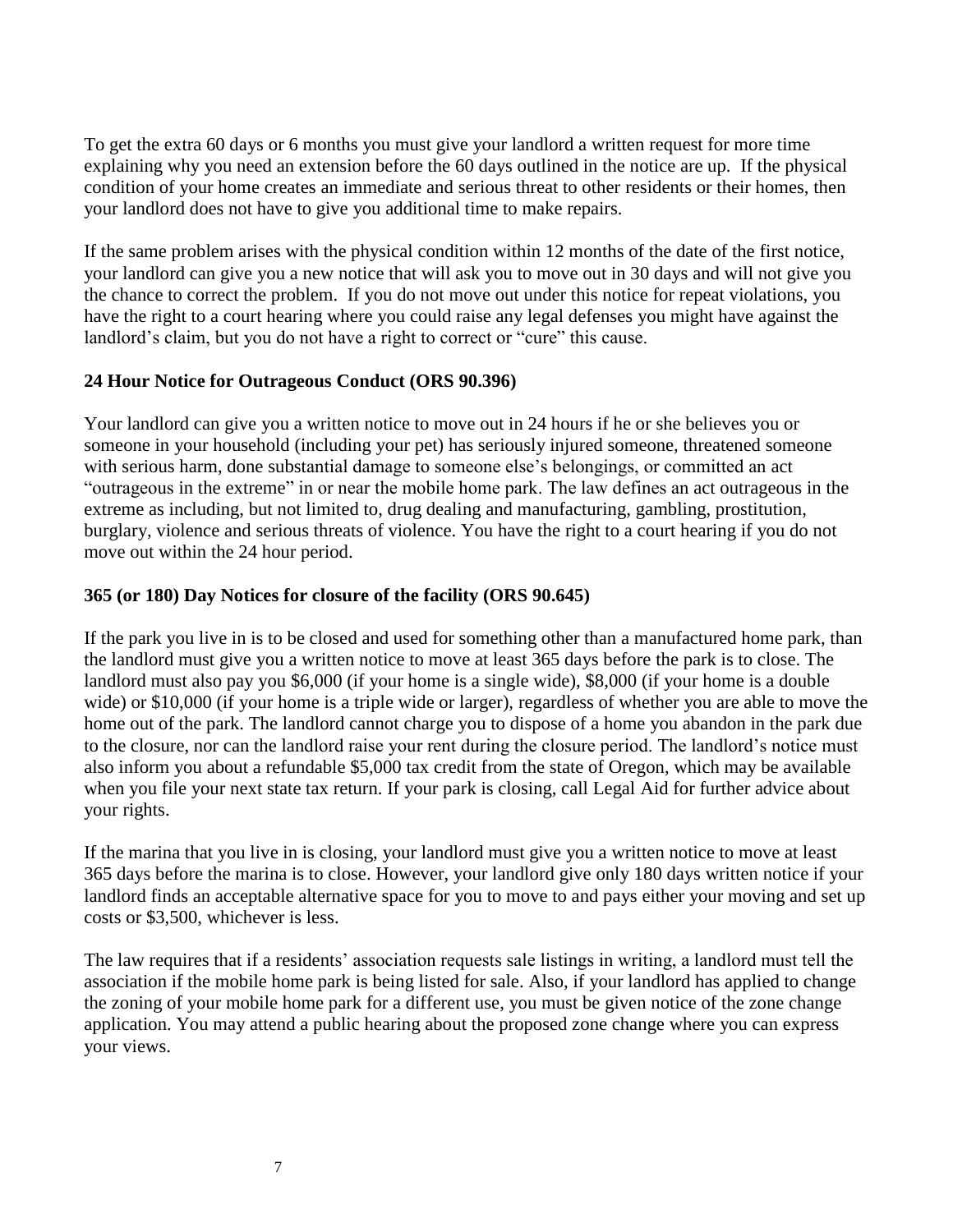# **ABANDONDED PROPERTY (ORS 90.675)**

#### **What Happens to Your Home After You Are Evicted or Move Out?**

Your landlord must store your home and take good care of it for a specified period of time after you move out. In order to dispose of your home by selling or destroying it, your landlord must give you proper notice. If your landlord sells your home, he or she can recoup storage costs but cannot keep the profit. If you have an outstanding mortgage, your landlord must tell the lienholder before disposing of your home. The process of selling or destroying your home can only begin after:

- Your rental agreement has expired and you have left, and your landlord reasonably believes that you have no intention to come back to claim or sell your home, or
- You have left and been gone continuously for seven days after a court order saying you have to leave (but the sheriff has not been out to evict you), or
- The sheriff forces you to leave your home after your landlord gets a court order requiring you to leave.

#### **Abandoned Property Notice**

Before your property can be disposed of, your landlord must give you a written notice. This notice must be mailed to you or delivered in person. If your landlord knows of a post-office box or a forwarding address for you, your landlord must make an effort to get a hold of you there. You should always leave your landlord with a forwarding address so that you can be contacted after you move out.

The notice must:

- Tell you that your landlord considers your home abandoned and intends to dispose of it.
- Tell you that you have 45 days from the date of the notice to contact your landlord to reclaim your property.
- Give an address or phone number where you can get in touch with your landlord to arrange to move your home.
- Tell you that your home is stored on the original rented space.
- Tell you that you that once you contact your landlord about moving your home, you have only 30 more days to move it or your landlord may sell/dispose of it.
- Tell you if your landlord believes that your home is worth \$8,000 or less and your landlord intends to destroy rather than sell your home if you do not remove it yourself.

#### **Storing Your Home During The Notice Period**

During the notice period, your landlord must store your home on the original rented space and must exercise reasonable care for your property.

Your landlord can charge you reasonable storage fees. These fees cannot be more than the rent you paid while you lived there. If you have been removed by the sheriff then your landlord cannot require that you pay storage fees before you take away your home and any other property. Otherwise, you may have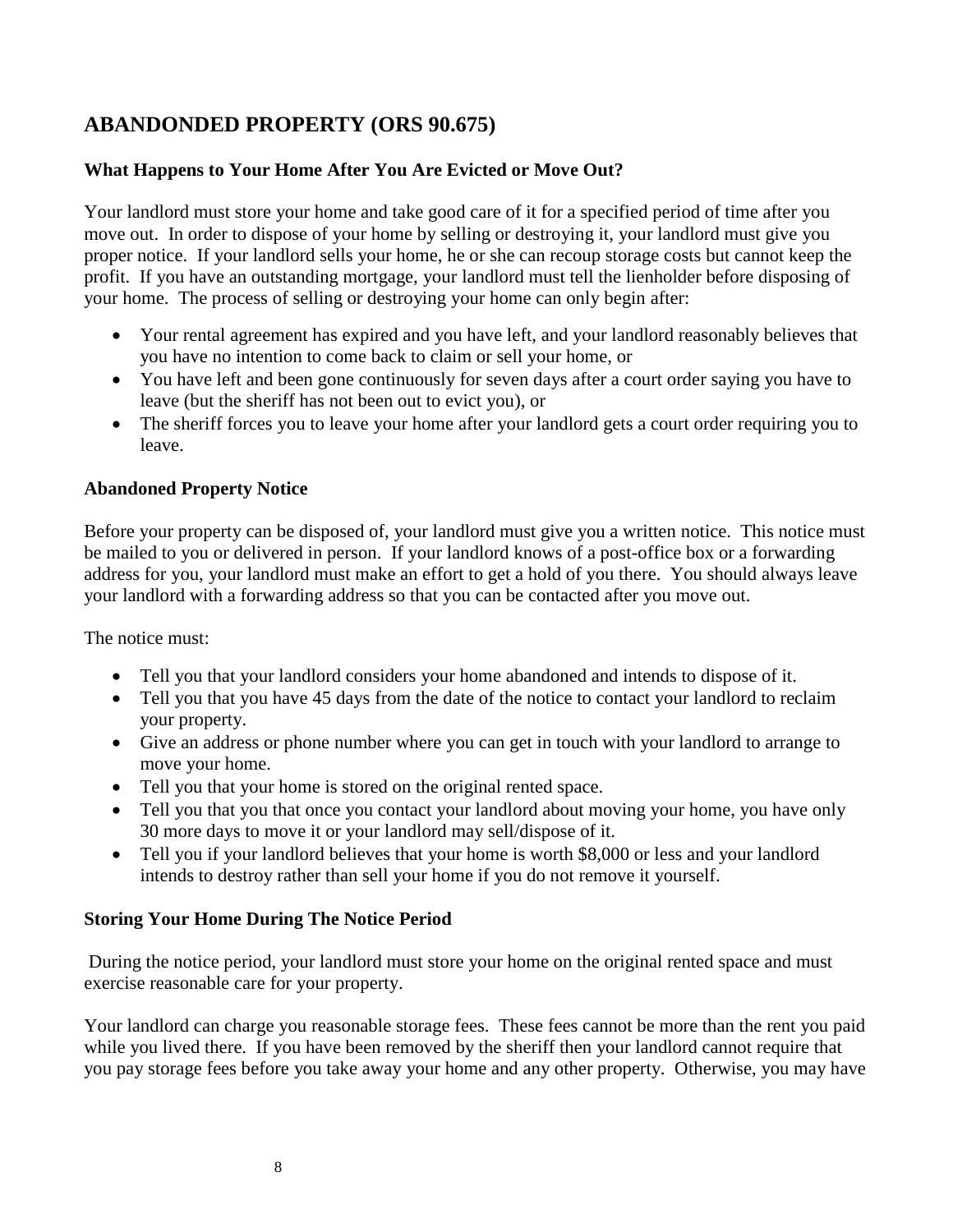to pay these fees before you move your home. Note that you still owe these fees in either case: if the sheriff has evicted you then you simply don't have to pay them before you move your mobile home.

Your landlord must make your property available for you to remove at reasonable times during the notice period, although your landlord can require that you make an appointment.

Your landlord can consider your home abandoned and it can be sold or destroyed if:

- You do not contact your landlord within the 45 day notice period, or
- You do not remove your home within 30 days of the time you do contact your landlord.

#### **Disposing or Selling Your Home**

Whether your landlord will dispose or sell your home depends on how much your home is worth. If your landlord determines that your home is worth \$8,000 or less then it may be destroyed or otherwise disposed of without a sale. If your landlord plans to dispose of your home without a sale at the time your 45 day notice is given, the notice must state this intent. Contact a lawyer if you believe your landlord has disposed of a home worth more than \$8,000 without a sale.

Your landlord must try to sell your home if it is worth more than \$8,000. There are specific rules that govern how the sale must be handled. If your landlord has the right to sell your home, he or she can seek the title to your home by filing with the appropriate state agency. Your landlord must put public notice of the sale in a general circulation newspaper in the county where the sale will take place. The notice of sale must run at least one day a week for two weeks prior to the sale date, and it must include:

- Your name.
- That your home has been abandoned.
- The address and space number where your home is located, along with the license or registration number of your home if known by your landlord.
- Whether the sale is by private bidding or public auction.
- Whether the landlord is accepting sealed bids, and if so, the last date on which bids will be accepted.
- The name and telephone number of a person to contact to inspect your home.

Your landlord has to either mail you or personally hand you a copy of the published notice of the sale a reasonable time before the sale occurs. Your landlord must also mail the published notice of the sale to any lienholder before the sale occurs.

If your home is sold, then your landlord may take out of the proceeds of the sale:

- Money to cover the cost of the notice, storage and sale,
- Money to cover any unpaid rent you owe, and
- Money to pay any unpaid property taxes.

If there is a lien on your home, then any remaining proceeds will be paid to the lienholder. After all these deductions, any remaining money goes to you along with an accounting of all the deductions. Your landlord must make an effort to find you to pay any money left from the sale. If your landlord cannot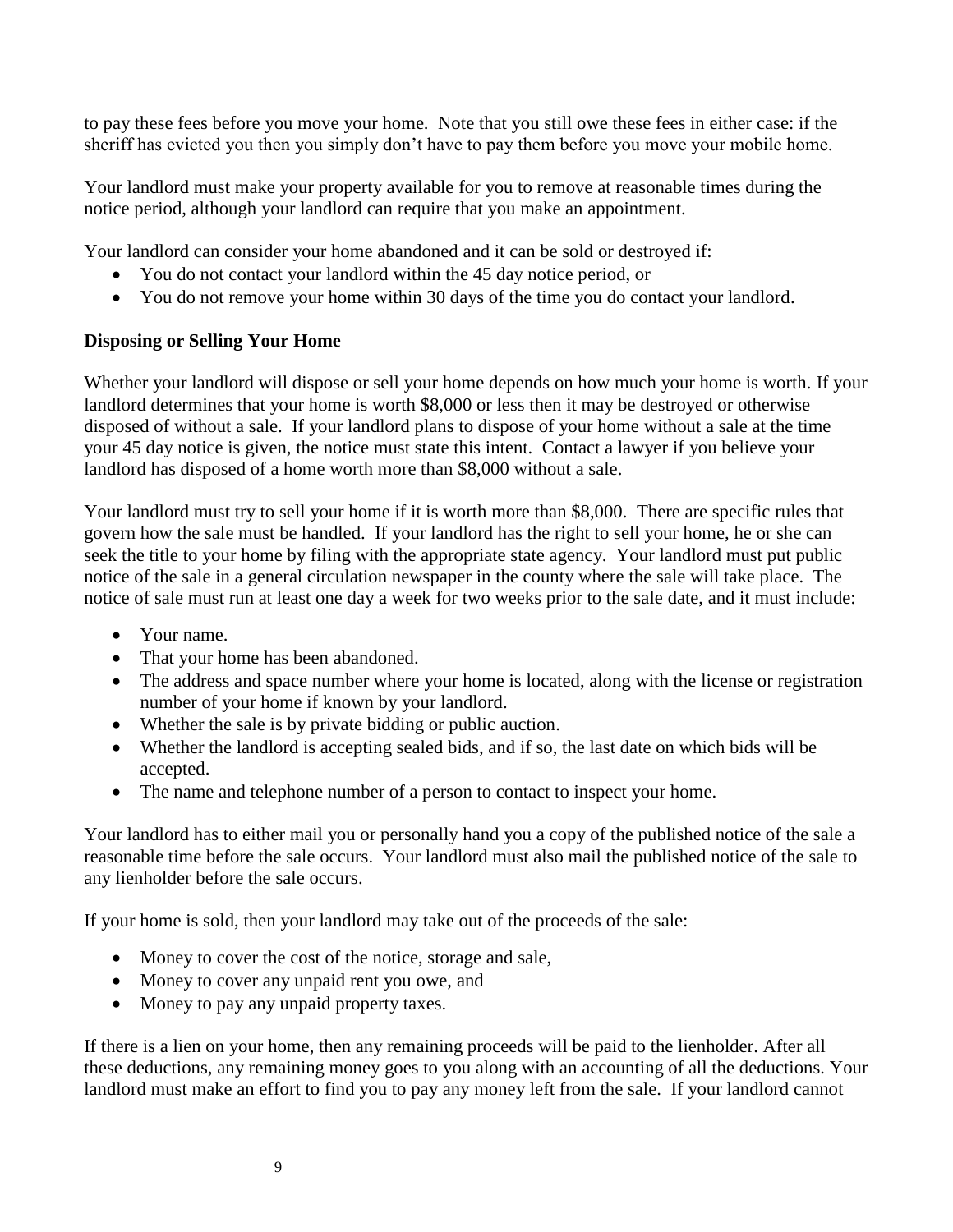find you, then the money will be given to the tax collector in the county where the sale was made, and if you do not claim it within three years it will be turned over to the county's general fund.

If there is no buyer for your home, your landlord may assume it is worth less than \$8,000 and dispose of it as described below. Otherwise, your landlord must attempt to return any profit to you.

If the county assessor says that your home is worth less than \$8,000 then your landlord may destroy the home or give it to charity or to someone unrelated to the landlord. The landlord cannot keep your home or benefit from it.

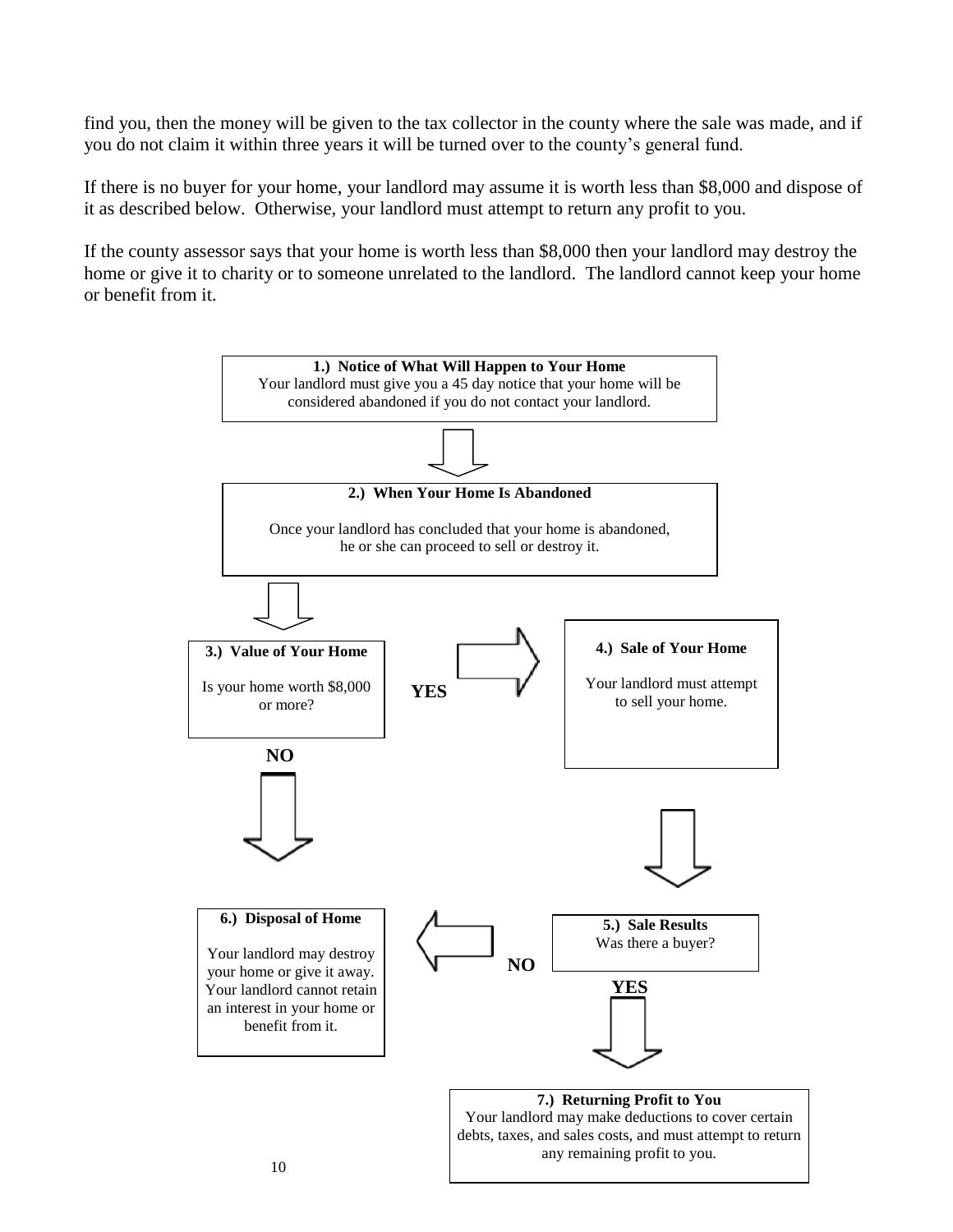#### **If your landlord sells or destroys your home without complying with these rules…**

Your landlord must follow these rules in order to sell or destroy your home. If these rules are not followed, then:

- Your landlord cannot make damage claims for damage to the premises against you for the property, unless the damage was deliberate or caused by gross negligence.
- You are not liable for unpaid rent.
- You can sue your landlord for twice your actual damages.

You can waive the rights described above in writing with your landlord and your lienholder. This agreement must be made in good faith, and your landlord cannot force you to waive these rights as part of the rental agreement.

# **FREQUENTLY ASKED QUESTIONS**

#### **Can my landlord come into my home, or onto the space I rent, without my permission?**

Your landlord has no right to enter your home under any circumstances. Your landlord can come onto the rented space to serve notices, during emergencies or with proper notice. Emergencies can include things like repair problems which must be addressed immediately when the landlord makes an emergency entry. Your landlord must give you written notice within 24 hours of entering the rented space due to an emergency.

#### **My landlord gave me an eviction notice and told my mortgage company about it. Is that legal?**

Yes, if anyone has a lien on your home and your landlord gives you an eviction notice, a copy can be given to the lienholder. If your landlord wishes to sell your home, your landlord is required to inform any lienholder. The lienholder will have certain rights to your home if it is to be sold or disposed of by your landlord. See "Abandoned Property" above.

#### **Can I organize with other residents in my facility?**

If there is a residents' union at your facility then your landlord cannot prevent you from holding meetings. These meetings can be in a private residence within the facility or in public areas. Your landlord can enforce reasonable rules about the time and place where these meetings occur. Your rental agreement cannot prevent you from organizing or joining a resident's association.

You also have the right to invite political speakers to talk at your facility, and to put up political signs on or in your home, subject to reasonable rules of the landlord.

#### **Can my landlord give preference to prospective residents who bought their homes from a particular dealer?**

No, your landlord cannot give preference to prospective residents who bought their homes from a particular dealer. Nor can any dealer refuse to sell you a manufactured home unless you rent space for it from a particular facility.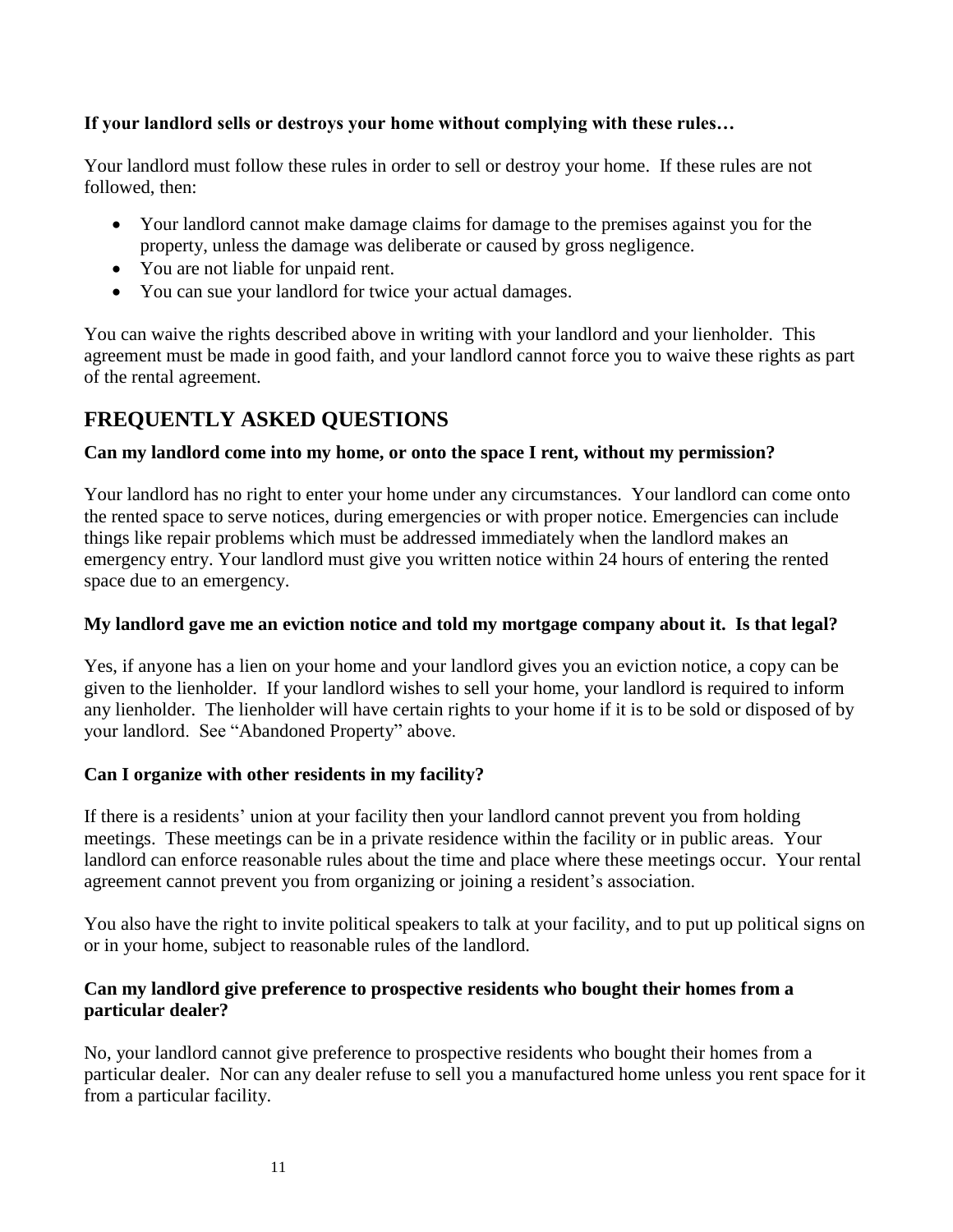# **My Manufactured Home Park is Being Sold - What Are My Rights?**

# **Does the owner need to let residents know when she or he intends to sell the park?**

Yes. The park owner is required to send a written notice to all residents (or to the residents committee if one exists) if the owner intends to market the park for sale, or when the owner receives an offer to purchase the park that the owner plans to consider, whichever occurs first.

The written notice must inform residents that:

- A) The owner is considering selling the park;
- B) The residents have an opportunity to compete to buy the park; and
- C) The residents have 10 days**\*** to notify the owner in writing that:
	- a) They are interested in competing to buy the park; and
	- b) They have formed a single residents committee for purposes of purchasing the park and designate a representative of the committee to communicate with the owner.

The notice must also be sent to the Oregon Housing & Community Services Agency.

# **Is there ever a time when the owner is not required to notify residents of his or her intent to sell the park?**

Yes. There are certain instances when the owner does not need to send residents a notice of intent to sell. These instances are:

- A) When the park is passed to a relative if the owner dies without a will;
- B) When the park is transferred as a gift, through a will, or by operation of law;
- C) When the park is transferred from a corporation to an affiliate of the corporation;
- D) When the park is transferred from a partnership to any of its partners;
- E) When the park (or an interest in the park) is transferred from a Limited Liability Company ("LLC") to any of the LLC members;
- F) When an interest in the park is transferred as part of a refinance;
- G) When the park is conveyed through a foreclosure or deed in lieu of foreclosure;
- H) When the park is transferred between joint tenants or tenants in common owning the park;
- I) When the sale or transfer is a reinvestment of the proceeds of a property sale as part of a qualifying like-kind exchange under section 1031 of the Internal Revenue Code;
- J) When the park is obtained by the government through eminent domain; and
- K) When the park is transferred to a charitable trust.

*\* NOTE: All references to a specific number of days are for calendar days, meaning you count every day of the week including weekends but do not account the first day. The last day is counted.*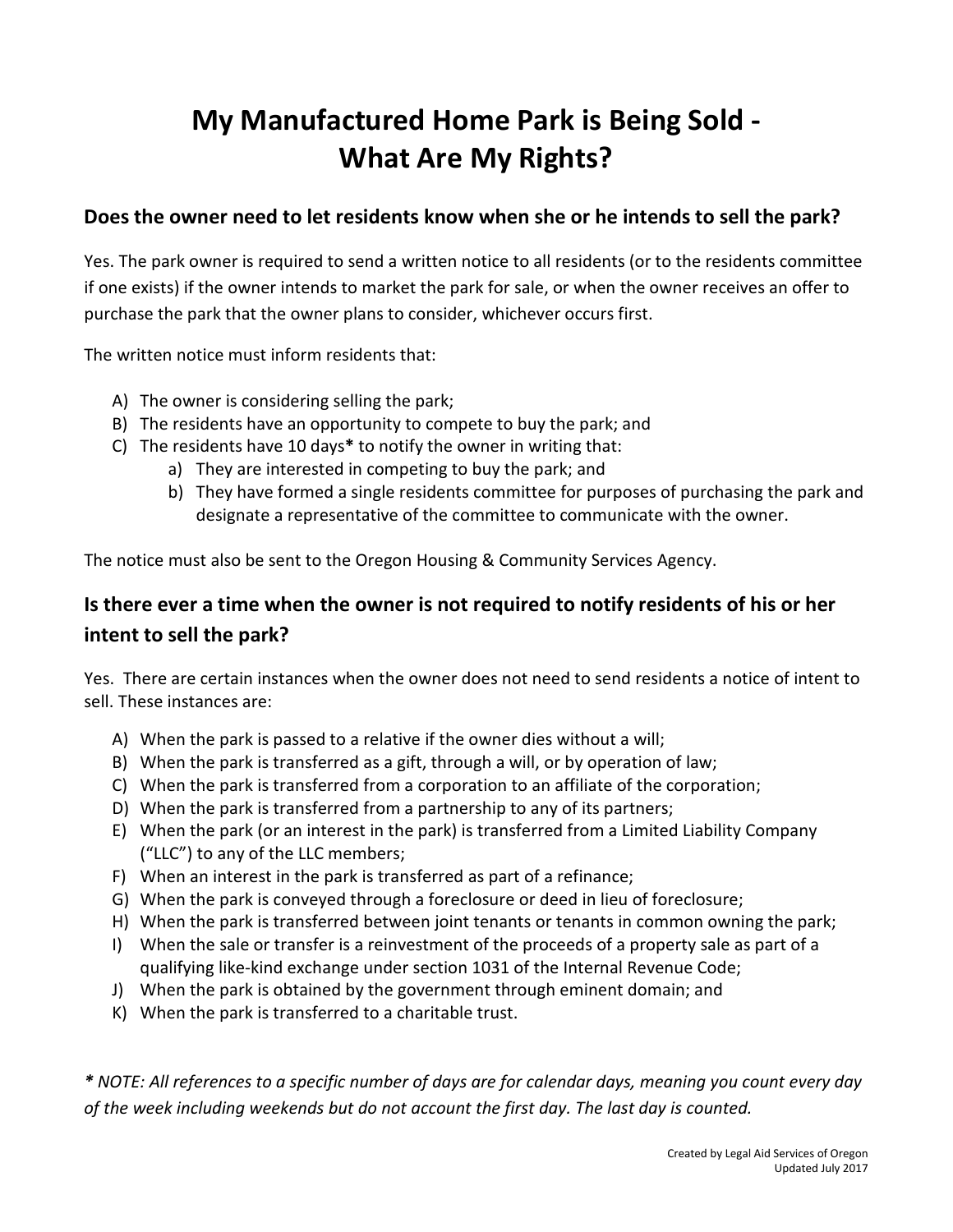# **What do residents do when they get the owner's notice of his or her intention to sell?**

# **1. Residents should let the owner know they are interested in purchasing the park and ask for more information**

If the residents are interested in purchasing the park, they should first create a residents committee for the purpose of purchasing the park. See the attached handout on how to form a residents committee.

The committee must give the owner written notice of the residents' interest in purchasing the park within 10 days of the delivery of the owner's notice of intention to sell. The residents' written notice must include the following information:

- A) The residents' interest in purchasing the park;
- B) A residents committee has been formed for the purpose of purchasing the park; and
- C) The name and contact information of the representative of the committee that the owner should communicate with regarding the purchase.

Keep a copy of the written notice.

Within 10 days of the delivery of the owner's notice of intention to sell, a representative of the residents' committee may make a written request for financial information so that the residents can evaluate a purchase. Keep copies of all requests provided to the owner. The owner is required to provide the following financial information within 7 days of receiving the representative's written request for the financial information:

- A) The asking price of the park;
- B) The total income received from the park for the last 12 months including any park-related profit centers such as storage or laundry facilities;
- C) The costs of all utilities for the park paid by the owner in the last 12 months;
- D) The annual costs of all insurance policies for the park that were paid by the owner;
- E) The number of park-owned homes; and
- F) The number of current vacancies.

#### **Important information regarding confidentiality:**

The owner may label the financial information as "confidential." If that happens, the owner and the representative of the residents committee may agree on a list of people that residents may share the financial information with. These people may include individuals or organizations seeking to purchase the park on behalf of the residents or assisting the residents in evaluating the purchase of the park. The owner can require these approved individuals to sign a confidentiality agreement that prohibits the individual from copying the financial information and requires the individual to return the financial information to the owner at the end of negotiations. The misuse or disclosure of confidential financial information by a resident could entitle the owner to sue the resident for actual damages.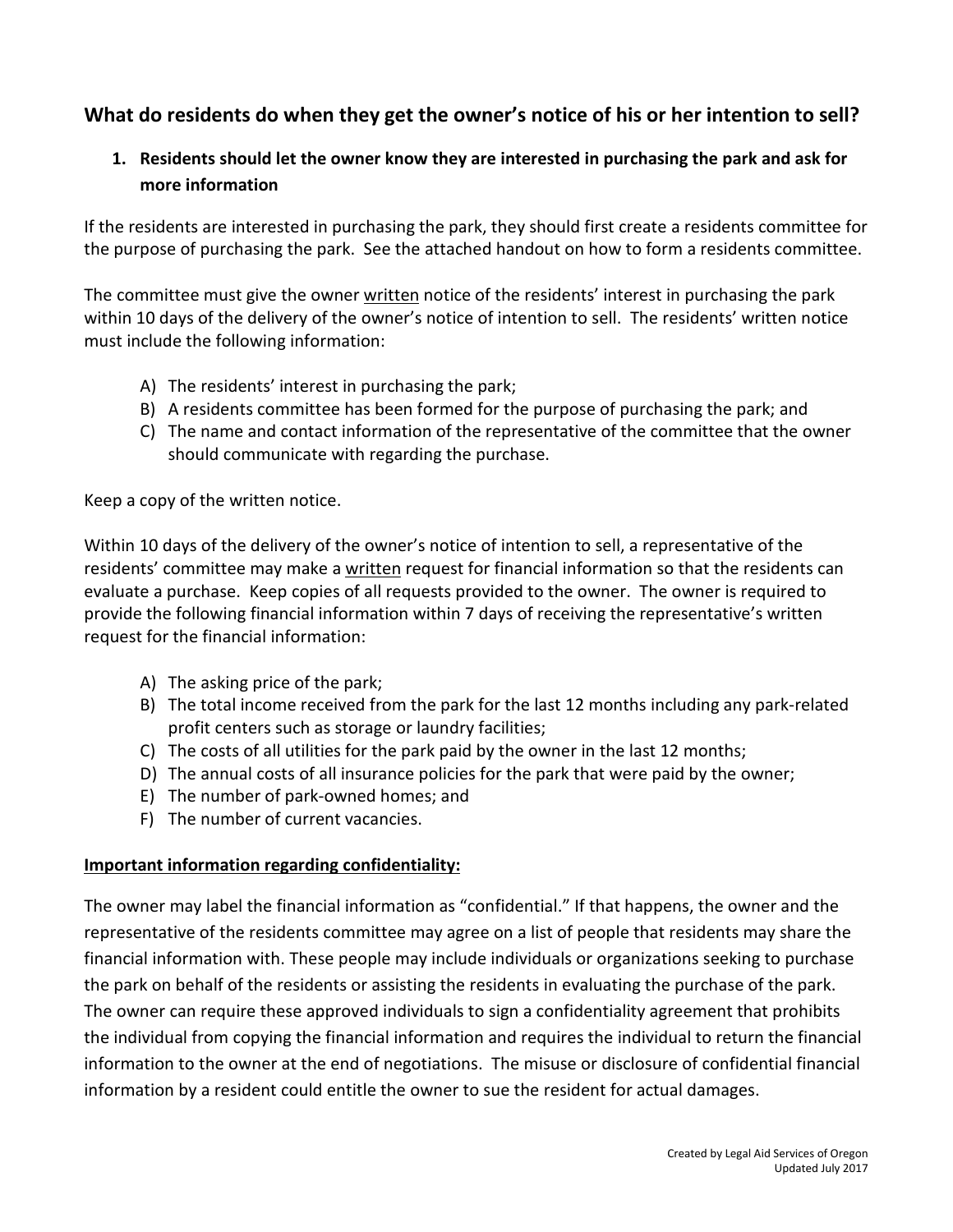#### **2. Review the financial information and possibly make an offer to purchase the park**

Within 15 days of receiving the financial information from the owner, if the residents decide to compete to purchase the park, the residents committee must:

- A) Form a corporate entity capable of purchasing the park, or associate with a nonprofit organization or housing authority capable of purchasing the park or advising the residents about purchasing the park;
- B) Submit the articles of incorporation for the corporate entity created to purchase the park or other evidence of the legal capacity of the entity associated with the residents to purchase the park to the owner; and
- C) Submit a written offer to purchase the park in the form of a Purchase and Sale Agreement ("PSA") to the owner.

## **Is the owner required to consider our offer before considering other offers?**

No. The park owner may also seek and/or negotiate with other buyers even while she or he is considering the residents' offer. Once the owner receives the residents' PSA the owner may accept it, submit a counter-offer with different terms, or reject the offer. The owner is required to act in a commercially reasonable manor.

# **What if the owner did not give the residents notice of his or her intent to sell the park?**

If the owner fails to provide residents with notice of his or her intent to sell, did not respond to a residents' committee representative's written request for financial information, or failed provide all of the financial information required to by law, the resident may have a legal claim against the owner.

A resident's legal claim may entitle the resident to compensation from the owner including either actual damages or twice the monthly space rent, whichever is greater. The resident may also have the legal ability to stop a sale to a prospective owner if the owner failed to comply with the law. If you believe you have a legal claim, you should consult with an attorney. Any legal claim for the owner's failure to comply with this law must be brought within one year of the violation.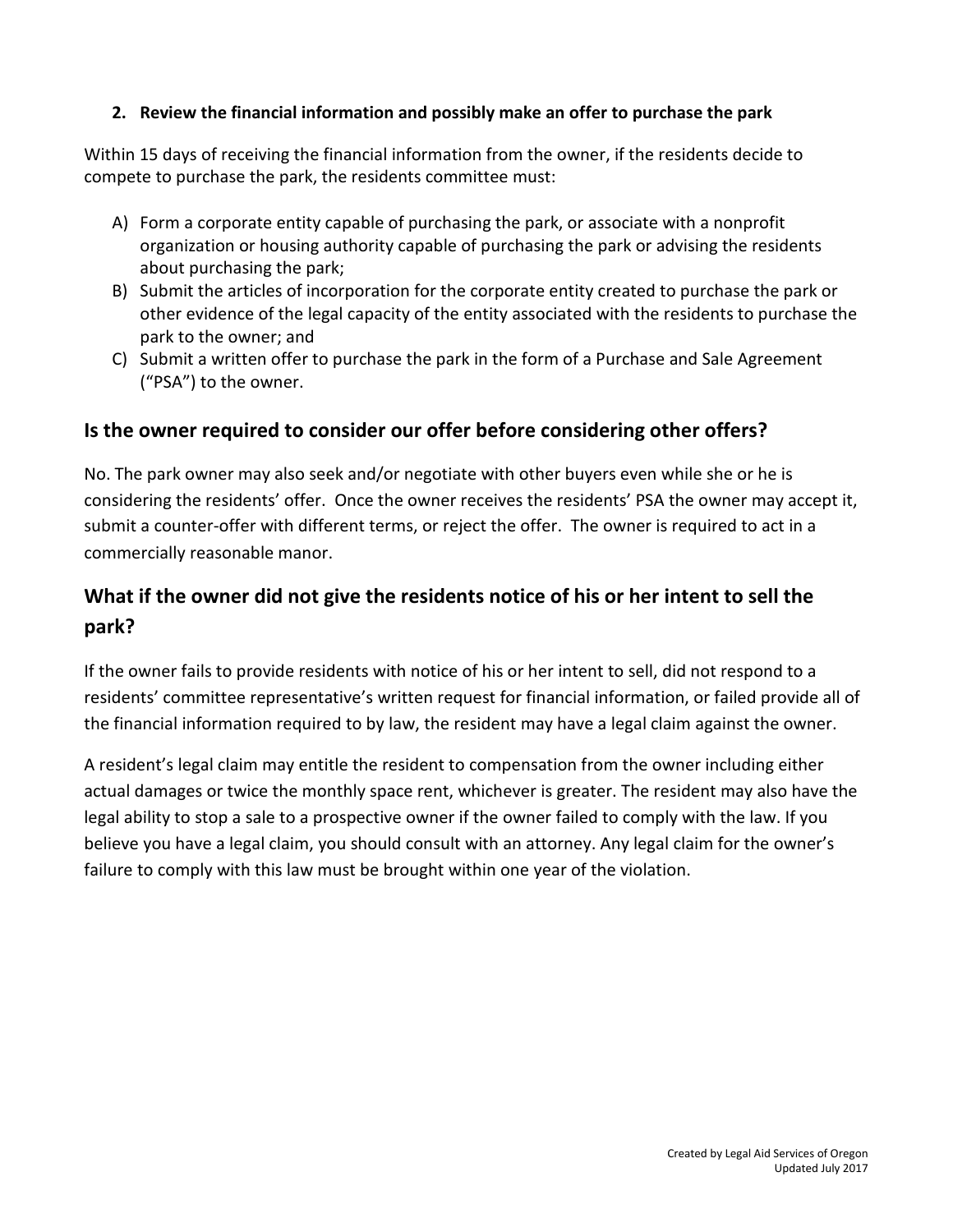# **My Manufactured Home Park Is Being Closed – Now What?\***

# **Are residents of a manufactured home park entitled to notice of the sale?**

Yes. Oregon Revised Statute 90.645 governs the rights of residents when a manufactured home park is being closed. Under this statute, residents are entitled to 365 days' notice in writing when the park is being converted to a use other than a manufactured home park.

However, if the park is being converted to a subdivision, a resident is entitled to only 180 days' notice.

# **Is a resident entitled to payments when the park is being closed?**

Yes. Residents are entitled to the following payments when their park is being closed:

\$6,000 if the manufactured dwelling is a single-wide dwelling; \$8,000 if the manufactured dwelling is a double-wide dwelling; or \$10,000 if the manufactured dwelling is a triple-wide or larger dwelling.

However, exceptions may apply where they park is being converted to a subdivision.

# **How does a resident make him or herself eligible for the payment?**

In order to receive the payments, a resident must give the owner written notice of at least 30 days' notice, but no more than 60 days' notice, of their intent to either relocate or abandon their manufactured dwelling within the 365 day notice period.

Residents should keep a copy of the written notice they provide the owner. Within 7 days of receiving the written notice, the owner must pay the resident at least half of the payment owed. The remaining amount is to be paid to the resident within 7 days of the resident no longer occupying the manufactured home.

A resident who does not provide proper written notice as described above is not entitled to payment.

# **Can the owner condition payment on waiving other rights?**

There are only two conditions a new owner can apply to payment. The owner may request that the resident waive any claims under the abandoned property statute. In other words, the resident can be asked to affirm that they do not intend on suing the owner for any property left behind. The owner may also request that the resident waive any rights to their manufactured home if the resident plans on abandoning it in the park.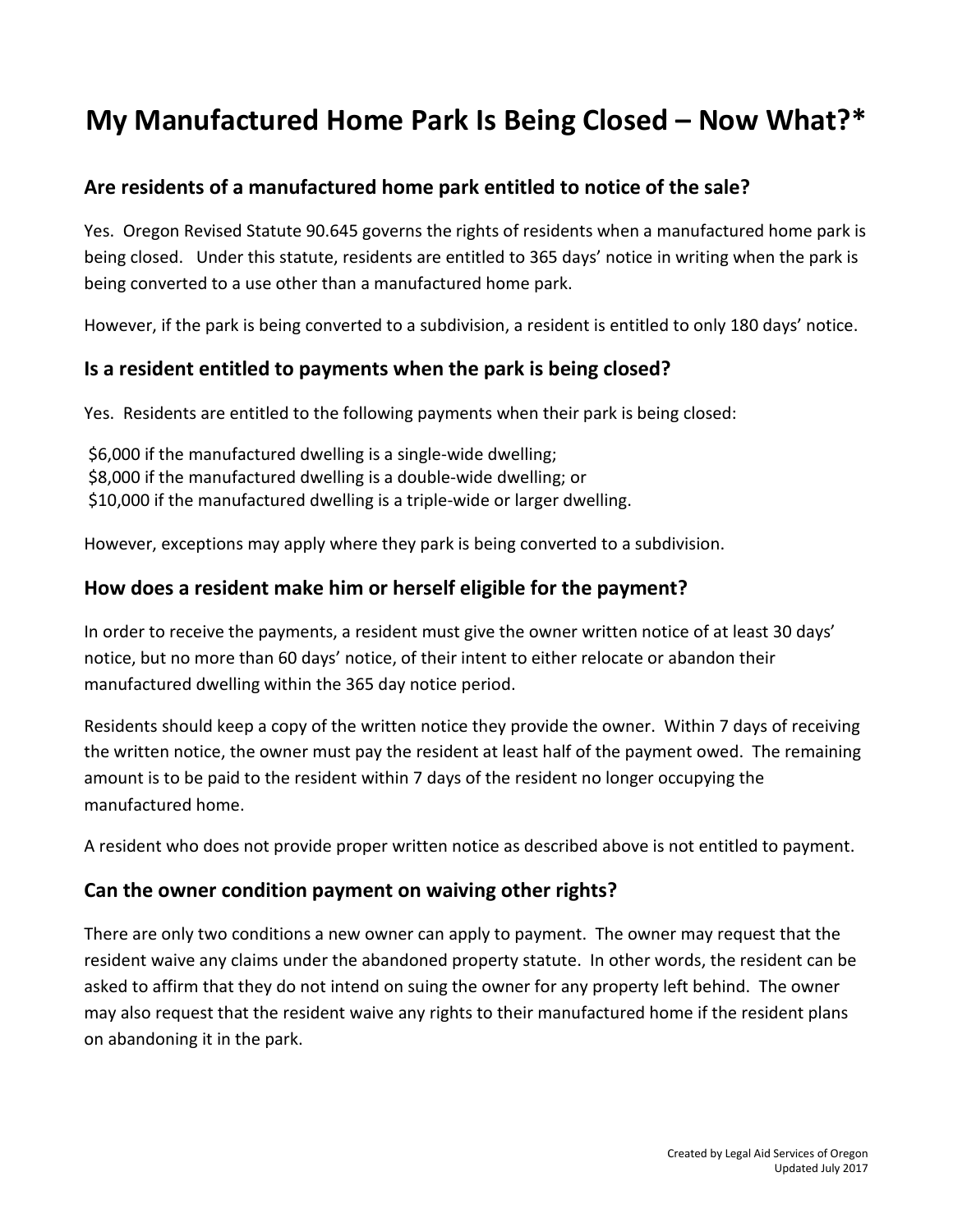# **Are these payments taxable?**

Payments received from the owner because a resident's mobile home park is being closed are exempt from state taxation. These payments must be included in your federal income to be exempted. ORS 316.795.

# **Can a resident be charged to store, sell, or dispose of their manufactured dwelling?**

No. The law forbids these charges.

# **Can rent be increased in the park after the notice of the intent to close the park is issued?**

No. After notice of the park closure has been served, no rent increases are allowed.

# **What are a resident's rent obligations during the year leading up to the park closure?**

A resident is still required to pay rent while they occupy the space. However, the resident is not required to pay rent after they no longer occupy the space.

# **How does a resident qualify for the Mobile Home Park Closure tax credit?**

The resident may be eligible for a tax credit of up to \$5,000 if the tenancy in a manufactured dwelling park ended in a tax year that begins on or after January 1, 2007, and before January 1, 2020. To be eligible the resident must meet all of the following requirements:

- A) Own the manufactured home;
- B) Rent space in a manufactured dwelling park that is closing;
- C) Occupy the manufactured dwelling home as the principal residence;
- D) Receive notice that the park is closing; and
- E) Move out (and all members of the household) of the mobile home park on or after January
- 1, 2007 because of the park closure notice.

IMPORTANT: This credit must be claimed for the year you moved out of the mobile home park. ORS 90.650.

*\* NOTE: Wilsonville, Forest Grove, Bend, Oregon City, Eugene and Clackamas County have ordinances that regulate park closures. Homeowners living within these jurisdictions should contact their city or county to get the full details of the ordinance that applies to them.*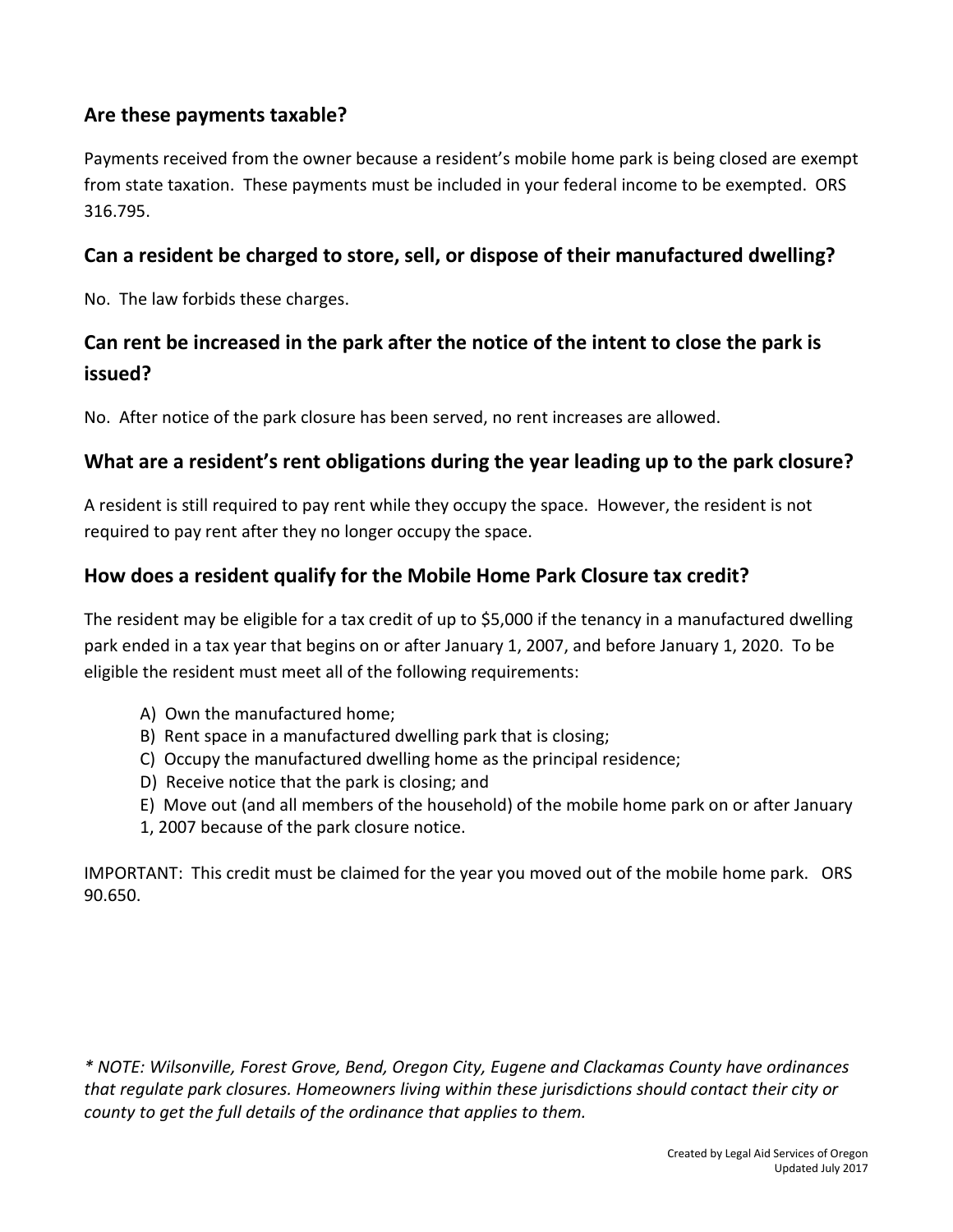# **Additional Resources**

#### **Oregon Housing and Community Services**

Manufactured Communities Resource Center Section 725 Summer St. NE, Suite B Salem, OR 97301 Hotline: (800) 453-5511 (Toll Free in Oregon) Tel: (503) 986-214 http://www.oregon.gov/ohcs/Pages/manufactured-dwelling-park-services-oregon.aspx

#### **CASA of Oregon (Community and Shelter Assistance Corporation)**

20508 SW Roy Rogers Rd. Suite 155 Sherwood, OR 97140 Tel: 503-537-0319 www.casaoforegon.org

#### **MH/OSTA (Manufactured Home/Oregon State Tenant's Association)**

P.O. Box 24958 Eugene, OR 97402 Tel: 800-423-9371 http://www.mh-osta.org

#### **Oregon Department of Revenue**

Tel: (800) 356-4222 www.oregon.gov/or